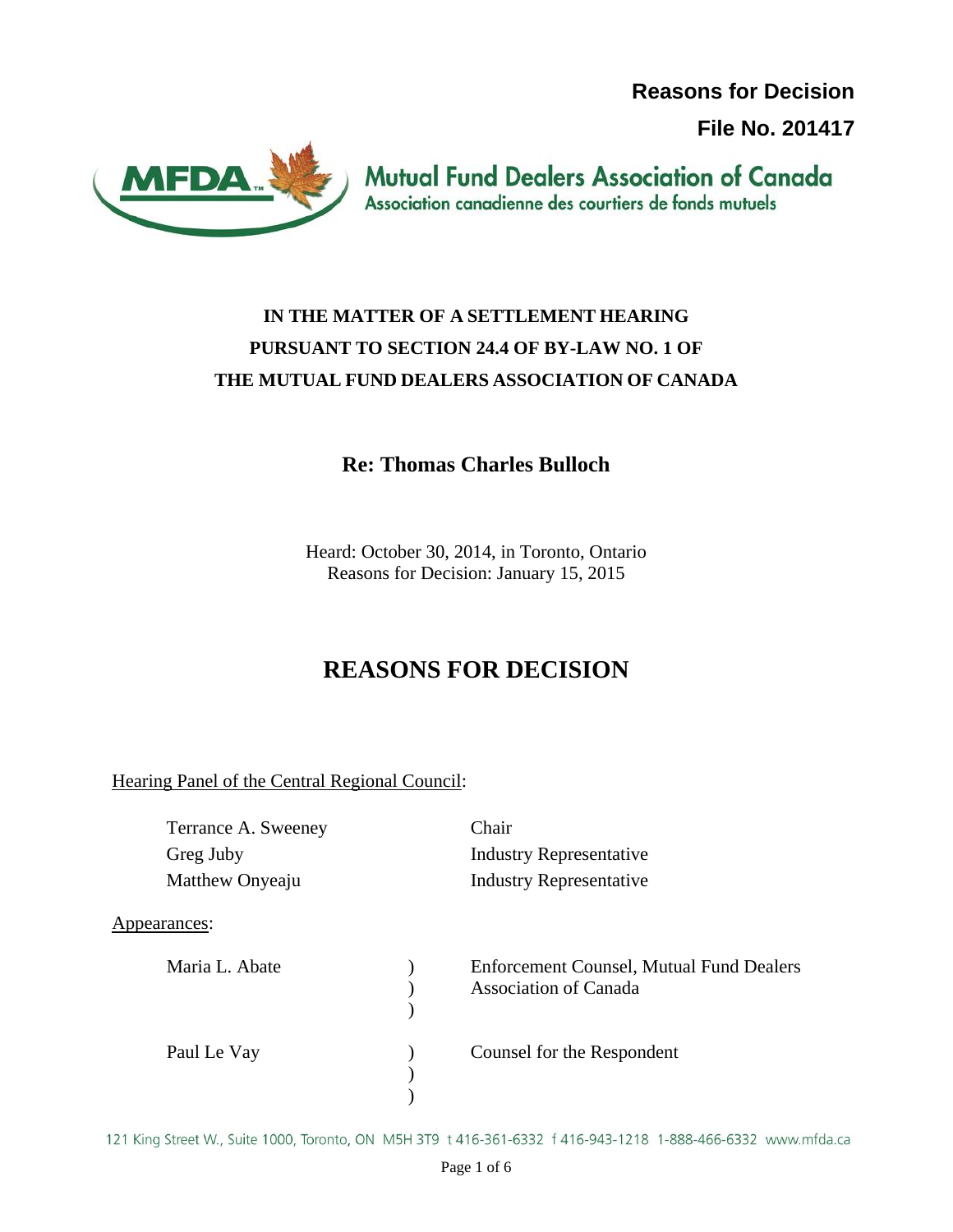#### **BACKGROUND**

1. We were constituted as a Hearing Panel of the Central Regional Council of the Mutual Fund Dealers Association of Canada ("MFDA") to consider a settlement agreement dated September 15, 2014 (the "Settlement Agreement") between the MFDA ("Staff") and Thomas Charles Bulloch (the "Respondent").

2. At the commencement of the hearing, we ordered that the proceedings be moved *in camera*. We then considered the Settlement Agreement and heard from Counsel as to why we should accept the Settlement Agreement and, if so, what the appropriate penalty might be.

3. The Hearing Panel then moved into public session and the Chair announced that the Hearing Panel would accept the Settlement Agreement and the penalties therein imposed. The Chair indicated that brief reasons for our decision would follow.

4. These are those Reasons

#### **CONTRAVENTIONS**

5. The Respondent made referrals in respect of the sale of approximately \$7,336,181.88 [\$3,576,399.44 excluding reinvestments] of investment products to at least five clients and six other individuals outside Sun Life, for which he received fees or compensation totalling approximately \$50,274.01, contrary to MFDA Rule 2.4.2 and sections 13.7 and l3.8 of National Instrument 31-103.

#### **TERMS OF SETTLEMENT**

- 6. The Respondent agrees to the following terms of settlement:
	- a) the Respondent shall pay a fine in the amount of \$25,000 pursuant to section 24.1.1(b) of MFDA By-law No. 1;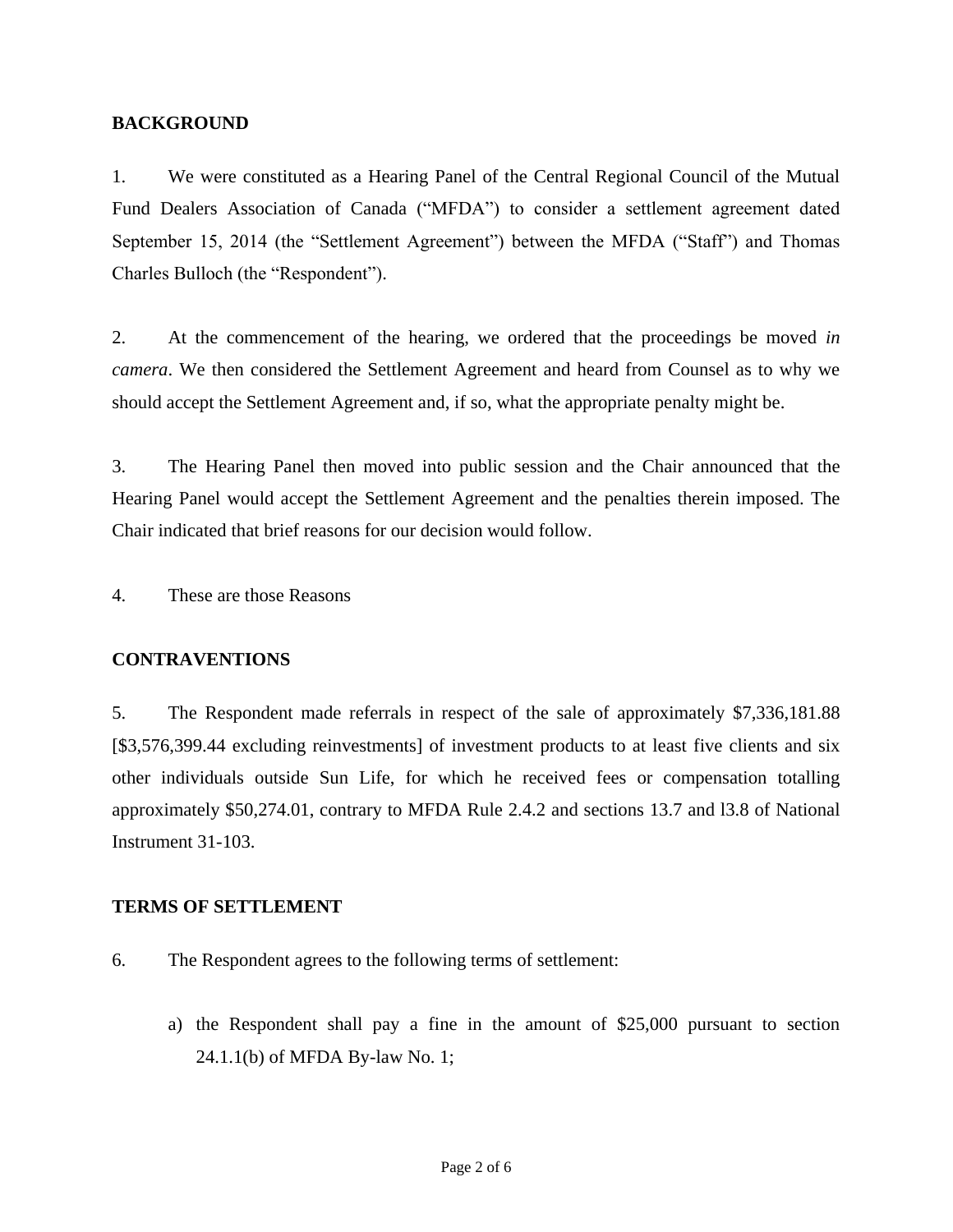- b) the Respondent shall pay costs of \$5,000 pursuant to section 24.2 of MFDA By-law No.1;
- c) the Respondent shall be permanently prohibited from conducting securities related business while in the employ of, or associated with, a Member of the MFDA;
- d) the payment by the Respondent of the fine and costs in sections a) and b) above shall be made to and received by MFDA Staff in certified funds as follows:
	- i. \$12,500 (fine) upon entering into the settlement agreement;
	- ii. \$12,500 (fine) on or before December 31, 2014; and
	- iii. \$5,000 (costs) upon entering into the settlement agreement.

#### **ANALYSIS AND DECISION**

7. The Hearing Panel may either accept or reject the Settlement Agreement.<sup>1</sup> The Hearing Panel will accept a settlement agreement if it is within a reasonable range of appropriateness. The Hearing Panel is likely to accept a settlement agreement where it has been negotiated between Counsel for Staff and experienced Counsel for the Respondent as is the case here.

8. The overwhelming concern of the Hearing Panel is to protect the public investor.<sup>2</sup>

9. From December 1, l987 to February 1, 2011, the Respondent was registered as a mutual fund salesperson with Sun Life Financial Investment Services (Canada) Inc. or its predecessors ("Sun Life" or the "Member"). The Respondent retired at the end of April 2010 and the Respondent's Advisor Agreement with the Member accordingly ended effective May 1, 2010. However, the Respondent remained registered and held the title of Associate Advisor to oversee the transition of his client roster to new Sun Life advisors. Transfer of the Respondent's clients was completed in early 2011 and the Respondent formally resigned from Sun Life effective February 1, 2013. The Respondent is now 64 years old.

10. In 2006, the Respondent was contacted by a representative of Harris Brown & Partners Inc. ("Harris Brown") which promoted various investment products sold by Seaquest

 $\overline{a}$ 

<sup>&</sup>lt;sup>1</sup> MFDA By-law No. 1, s. 24.4.3

<sup>&</sup>lt;sup>2</sup> Pezim v. British Columbia (Superintendent of Brokers), [1994] 2 S.C.R. 557 (S.C.C.) at paras.59 and 68.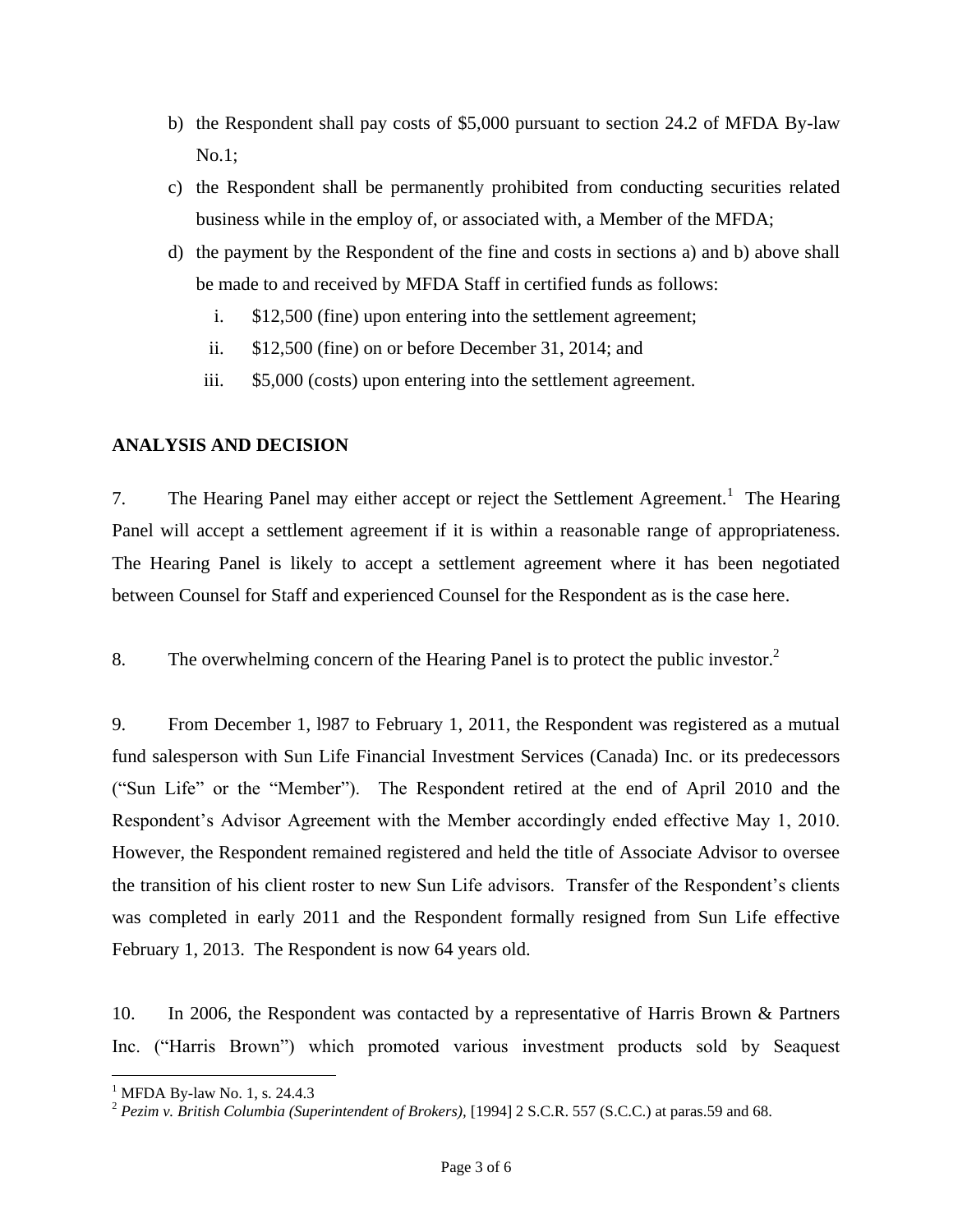Corporation ("Seaquest"), Seaquest Capital Corporation ("Seaquest Capital") and related corporations. In 2007, the Respondent through his corporation invested in an investment product offered by Seaquest Capital and subsequently referred some of his clients to Harris Brown and, thus, to the investment products of the Seaquest group.

11. The Respondent had been the mutual fund sales person responsible for servicing the accounts of the parents of FB and LP at Sun Life, on and off, for almost 20 years. FB and LP are sisters. FB did not become a client of Sun Life until late 2007. LP was an existing client of Sun Life.

12. On or about October 1, 2007, the mother of FB and LP died. As part of their inheritance, FB and LP each received \$250,000 and each of their respective children received \$100,000 as well. FB has three children and LP has two children. The funds inherited by FB and LP and their children were the proceeds of a joint life insurance policy bought by their parents with the Respondent acting as agent on the sale.

13. Sun Life had not previously approved any of the Seaquest or related corporations' products for sale. All of the sales or referrals of these products by the Respondent to clients and other individuals were not processed for the account or through the facilities of Sun Life.

14. At all material times Staff alleged that MFDA Rule 2.4.2 prohibited the Respondent from entering into a referral arrangement between the Respondent in his personal capacity and any of Seaquest, Seaquest Capital or related corporations. Any such referral arrangement was required to be between Sun Life and the other entity and be subject to the requirements of MFDA Rule 2.4.2 and sections 13.7 and 13.8 of National Instrument 31-103. Sun Life did not have a referral arrangement with any of Seaquest, Seaquest Capital or their related corporations.

15. From December 2007 to September 2011, the individuals referred to Seaquest and other related corporations by the Respondent invested approximately \$7,336,181.88 [\$3,576,399.44 excluding investments] in investment products offered by Seaquest or their related corporations.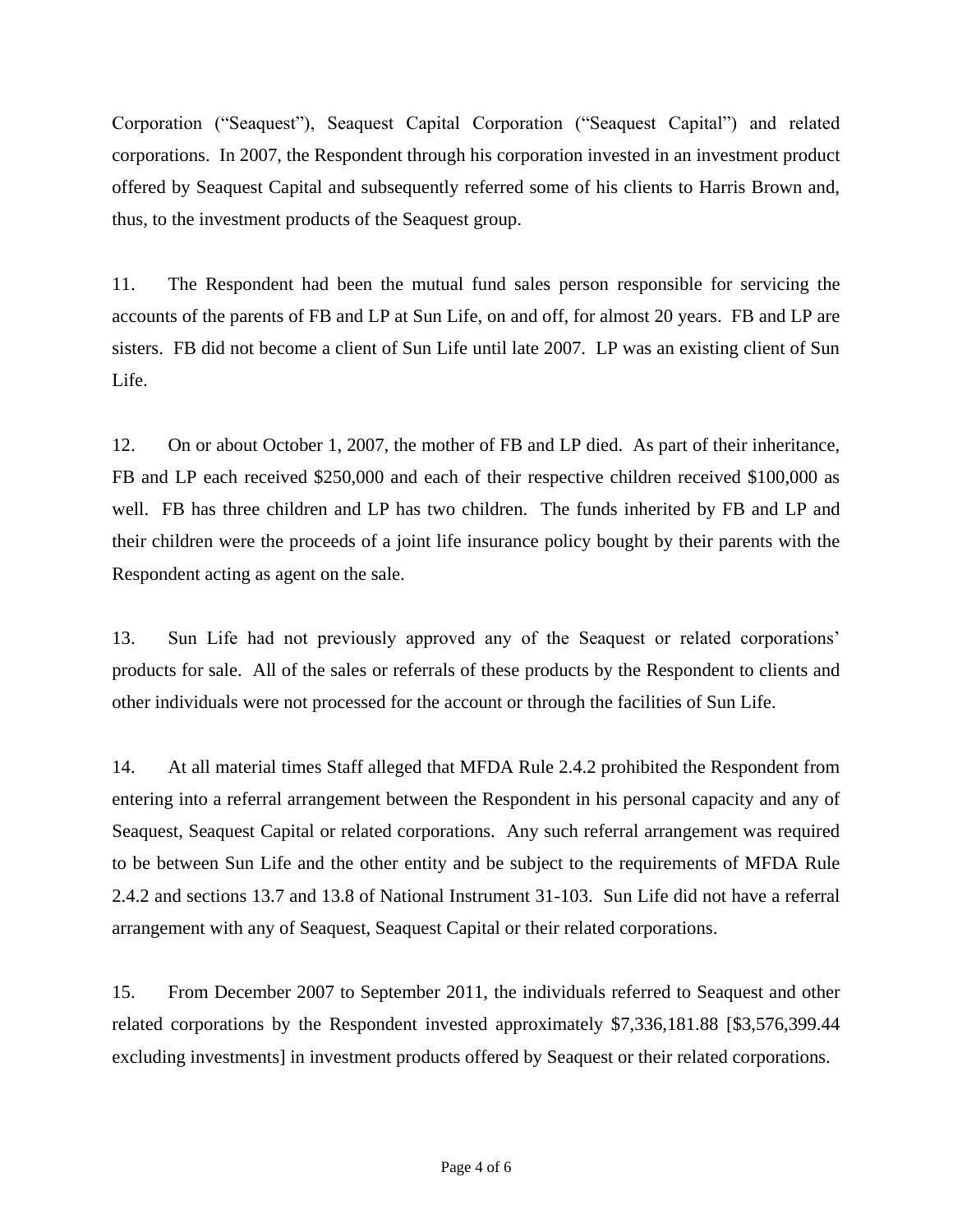16. On October 24, 2011, Seaquest and Seaquest Capital each delivered a Notice of Intention to file a proposal under the *Bankruptcy and Insolvency Act.*

17. On November 24, 2011, Seaquest and Seaquest Capital were deemed to have filed an assignment in bankruptcy when they failed to file a restructuring proposal and a trustee was appointed to manage the estate of Seaquest and Seaquest Capital.

18. The Respondent by his contemptible conduct contributed to devastating financial losses for his clients. Most poignant is the example of the two sisters, FB and LP, and their children who lost almost all of the \$1,000,000.00 inherited by them under the insurance policy. It must have been especially galling for the clients when they learned that the Respondent got all his moneys out months before the bankruptcy of the corporations in which they invested.

19. Staff framed their complaint against the Respondent as a breach of MFDA Rule 2.4.2 and sections 13.7 and 13.8 of National Instrument 31-103. The latter prohibits a "registered individual whose registration is sponsored by the registered firm" from participating in a referral arrangement except in certain specified cases. Rule 2.4.2, however, applies only to a "Member". It does not include an "Approved Person" as defined in the MFDA By-Law No. 1 to include an "individual".

20. This was pointed out in a decision of a hearing panel of the MFDA in August  $2013.<sup>3</sup>$  The hearing panel in that case found that the activities of the respondent did not amount to a breach of Rule 2.4.2 as it does not apply to individuals. It is, therefore, surprising to this Hearing Panel that Staff persists in raising Rule 2.4.2 in this case and other similar ones.

21. There is no principle of interpretation that would allow this Hearing Panel to insert words in a Rule which are not there. The Hearing Panel, therefore, rules that this Respondent did not breach Rule 2.4.2. He did breach section 13.8 of National Policy 31-103. He probably also breached MFDA Rules 1.1.1(a), 1.2.1(d) and 2.1.1 although they were not alleged by the MFDA.

 $\overline{a}$ 

<sup>3</sup> *Re Edmund Ancil Teelucksingh*, [2013] at paras. 57 and 58; Hearing Panel of the O.R.C., File No. 201254; Hearing Panel Decision dated August 8, 2013.